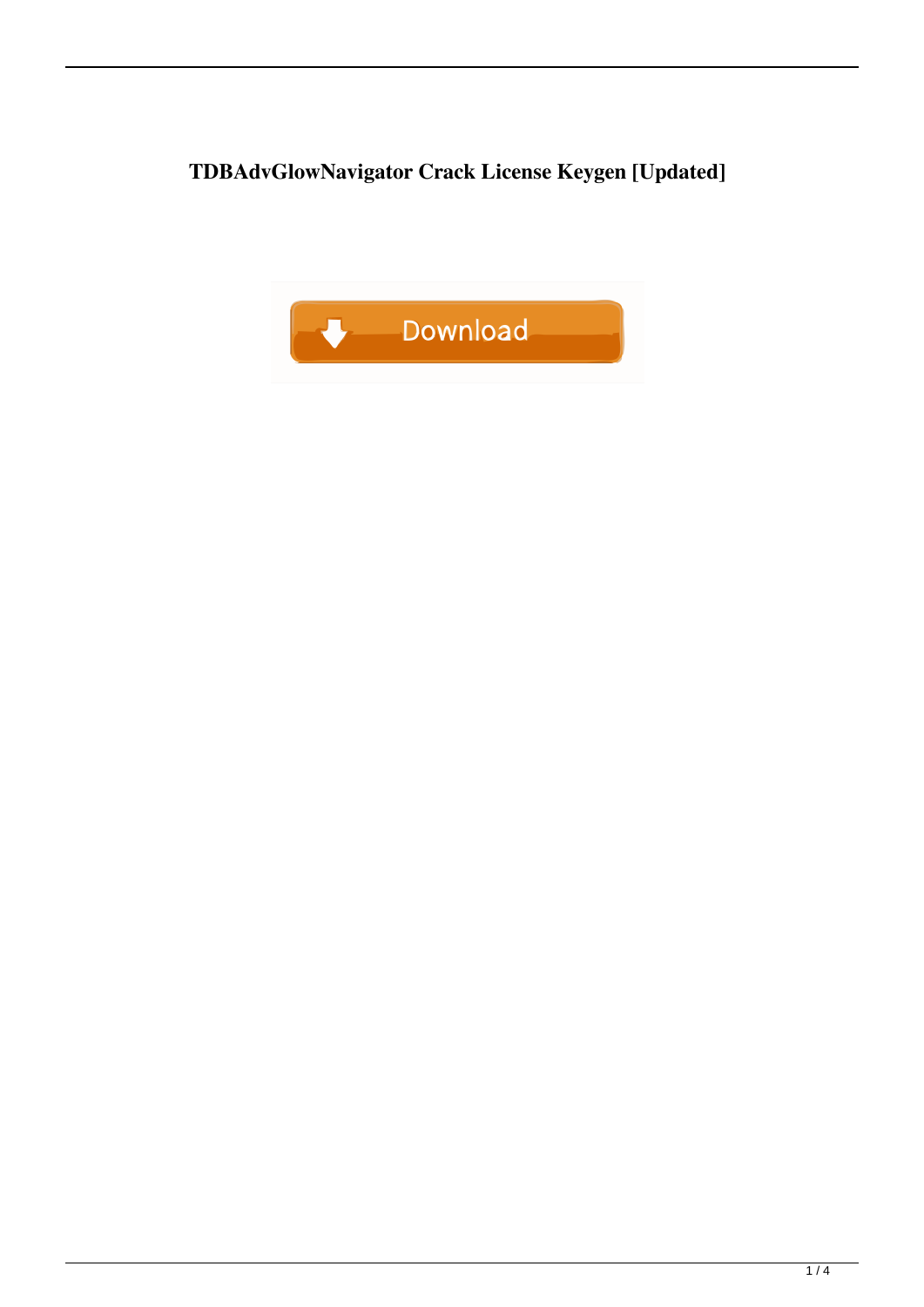## **TDBAdvGlowNavigator Crack+ Free Download For PC**

TDBAdvGlowNavigator is a component designed to enable you to customize navigation bars and buttons. This package also includes the small DBNavigator (dotted or undotted) for the use with a desktop, mobile or web interface. Features: 1. Gloweffected, Glass and Soft gradient colors for the buttons 2. Advanced Glyphs states for the buttons 3. Extra behavior for the normal, pressed and hot buttons 4. Complete set of buttons 5. Large, small or custom buttons 6. Horizontal or vertical orientation 7. Small or large icons 8. Auto horizontal or vertical centering of the buttons 9. Border style for the buttons 10. Combination of controls and image 11. Generate user and/or system step numbers 12. Generate choice and summary numbers 13. Generate page number 14. Generate bookmark 15. Generate bookmark and selection 16. Generate bookmark, selection and step number 17. Generate step number 18. Generate selection 19. Generate selection and step number 20. Generate Summary 21. Generate summary and step number 22. Group controls for the buttons 23. Prevents the button from being pressed while it is disabled 24. Prevents the button from being pressed while the mouse is over it 25. Prevents the button from being pressed while the user is on a popup menu 26. Resizable at run time 27. Component with a maximum height and width 28. Recalculate the button position on resize 29. Component that automatically shrinks the buttons to fit on the form 30. Each button has a custom size 31. Customizable normal, hot, pressed and disabled colors 32. Separate image for the normal, hot and pressed states 33. Uses an icon for the normal state 34. Automatic disabled generation of the glyphs 35. Custom normal, hot, pressed and disabled colors 36. Custom Glyphs states for the buttons 37. Special glyphs used when the navigation bar is disabled 38. Special glyphs used when the navigation bar is disabled and user is on a popup menu This product uses or is based on the following third party components: \* DicAlign.Free - DicAlign is a component that aligns text elements or lines from different source files. ( \*

## **TDBAdvGlowNavigator Crack+ With Full Keygen [Latest 2022]**

DBNavigateHeaderComponent DBNavigateEditorComponent DBNavigateFooterComponent DBNavigateGlyphsComponent DBNavigateSeparatorComponent DBNavigateVisibleComponent DBNavigateVerticalComponent DBNavigateHorizontalComponent DBNavigateHotComponent DBNavigateHotActiveComponent DBNavigateNormalComponent DBNavigatePressedComponent DBNavigateDisabledComponent DBNavigateDownComponent DBNavigateNormalDownComponent DBNavigateUpComponent DBNavigateNormalUpComponent DBNavigateHotDownComponent DBNavigateHotUpComponent DBNavigateDisabledDownComponent DBNavigateDisabledUpComponent DBNavigateHorizontalBookmarkComponent DBNavigateVerticalBookmarkComponent DBNavigateBookmarkComponent DBNavigateSpecialSearchComponent DBNavigateSearchComponent DBNavigatePreviousComponent DBNavigateNextComponent DBNavigateUpNextComponent DBNavigateBackwardComponent DBNavigateForwardComponent DBNavigateBackComponent DBNavigateForwardComponent DBNavigateNextIconComponent DBNavigatePreviousIconComponent DBNavigatePreviousIconToggleComponent DBNavigatePreviousIconComponent DBNavigateNextIconToggleComponent DBNavigateNextIconComponent DBNavigatePreviousIconUpComponent DBNavigateNextIconUpComponent DBNavigateLastIconUpComponent DBNavigateLastIconUpComponent DBNavigateNextIconDownComponent DBNavigateNextIconDownComponent DBNavigateLastIconDownComponent DBNavigateNextIconDownComponent DBNavigatePreviousIconDownComponent DBNavigateLastIconDownComponent DBNavigateNextComponent DBNavigateNextComponent DBNavigateDefaultComponent DBNavigateUpComponent DBNavigateBackComponent DBNavigateForwardComponent DBNavigateLastComponent DBNavigateButtonComponent DBNavigateSeparatorComponent DBNavigateVisibleComponent DBNavigateDownComponent DBNavigateDefaultDownComponent DBNavigateUpComponent DBNavigateDownComponent DBNavigateUpComponent 81e310abbf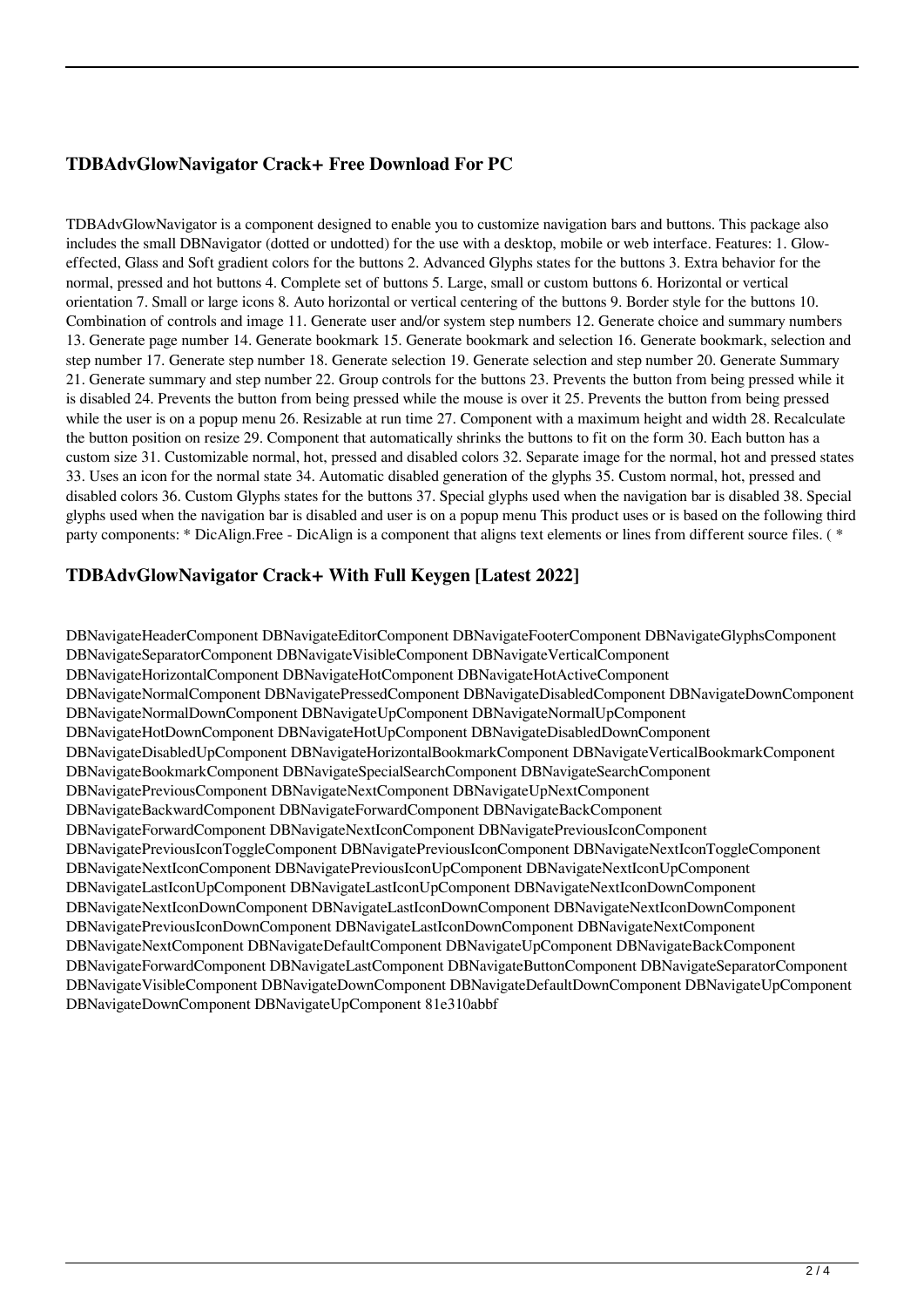# **TDBAdvGlowNavigator Product Key**

 $=$  TDBAdvGlowNavigator is a VCL component to create buttons with glyphs and colors. The components provides a unified set of components that allow to create with a easy and quick way buttons with different state and dimensions, as well as provide a unified interface to customize all aspects of the navigation. It also has a standard API for such components that allow the components to be easily used in different projects. -Smoothing glyphs -Custom colors -Custom sizes -Auto generate down glyphs -Customize the visibility of the glyphs and disabled colors -More... TDBAdvGlowNavigator Features: ========================= Allows to create sophisticated navigation bars with a unified interface and API for all the aspects of the interface. -Custom colors -Multiple sizes -Multiple Orientations -Custom glyphs -Automatic down glyph generation -Customize the visibility of the glyphs and disabled colors -Support for VCL-based components, to be used with the TDNavigator TDBAdvGlowNavigator Components: ============================= TDBAdvGlowNavigator provides the following components: -TDBAdvGlowNavigator -TDBAdvGlowNavigatorBar -TDBAdvGlowNavigatorButton -TDBAdvGlowNavigatorButtonset -TDBAdvGlowNavigatorButtonImage -TDBAdvGlowNavigatorButtonsetImage TDBAdvGlowNavigator Installation: =============================== -Extract the component to a folder -Compile in your project TDBAdvGlowNavigator Examples: =========================== -Making a white border around the buttons -Making the down glyphs and disabled colors invisible -Making the window (background color or image) transparent -Custom image for each button -Advanced: defining the visibility of the glyphs and disabled colors -Custom font and layout -Advanced: use of the components not only to create the buttons but also to customize their appearance -Customizing the size of the button (use the available functionality of the components). TDBAdvGlowNavigator License:

========================== TDBAdvGlowNavigator is under the BSD License: This software is free; you can redistribute it and/or modify it under the terms

## **What's New in the TDBAdvGlowNavigator?**

TDBAdvGlowNavigator is a Delphi component designed to enable you to customize navigators and buttons. It comes with an extended DBNavigator component with glyphs states, that includes automatic glyph shade generation. The buttons that can be created via this set of components can include normal, pressed and hot gradient colors along with glyphs used with optional automatic disabled or down glyph generation. To put is simply, they can be used to highlight a certain function within a wizard or perhaps underline the option the users opt for. Available in an Office style, the buttons can have large, small or custom sizes and have a horizontal or vertical orientation, depending on the interface. As far as their usability is concerned, they can be used for a wide variety of functions, including the less used ones, such as get or set bookmark and extra search, for instance. A global view on hydrologic impacts of intensive forestry. Forest plantations worldwide are increasingly using prescribed fire, which is considered a beneficial control measure for forest management. For many decades, research has mainly focused on the longterm effects of fire on the ecosystem and the land use of burned areas, but more recently, attention has shifted to the potential impacts of prescribed fire on water cycles, which may in turn affect human safety. This review focuses on water-related consequences of prescribed fire and provides an overview of studies that quantified the magnitude of their effects. Areas of concern include: reduced stream flow, soil drying and changes in water table, increased soil erosion, and increased seepage and erosion risk. None of the studies reviewed reported negative water-related consequences from fire activity, but all documented some effect, although most were of limited scope. These effects are more likely to occur in areas with high water tables, greater intensity of fire activity, and longer time since last fire. By considering natural and human-induced changes, gaps in our understanding of hydrological responses to prescribed fire are identified. Based on the studies reviewed, there appears to be a pressing need for more research that comprehensively addresses hydrologic responses of fire. This is a dynamic field of study that requires the involvement of stakeholders from multiple disciplines, as well as the development of appropriate monitoring tools to quantify key indicators for hydrologic responses of fire.Q: Python open\_basedir restriction Hello I am trying to use pyTelegramBot API with rybot.com. I tried doing this by following the example here. I have downloaded all of those files and tried to run the examples, but I get this error: Traceback (most recent call last): File "/usr/local/bin/telegramBot", line 5, in from